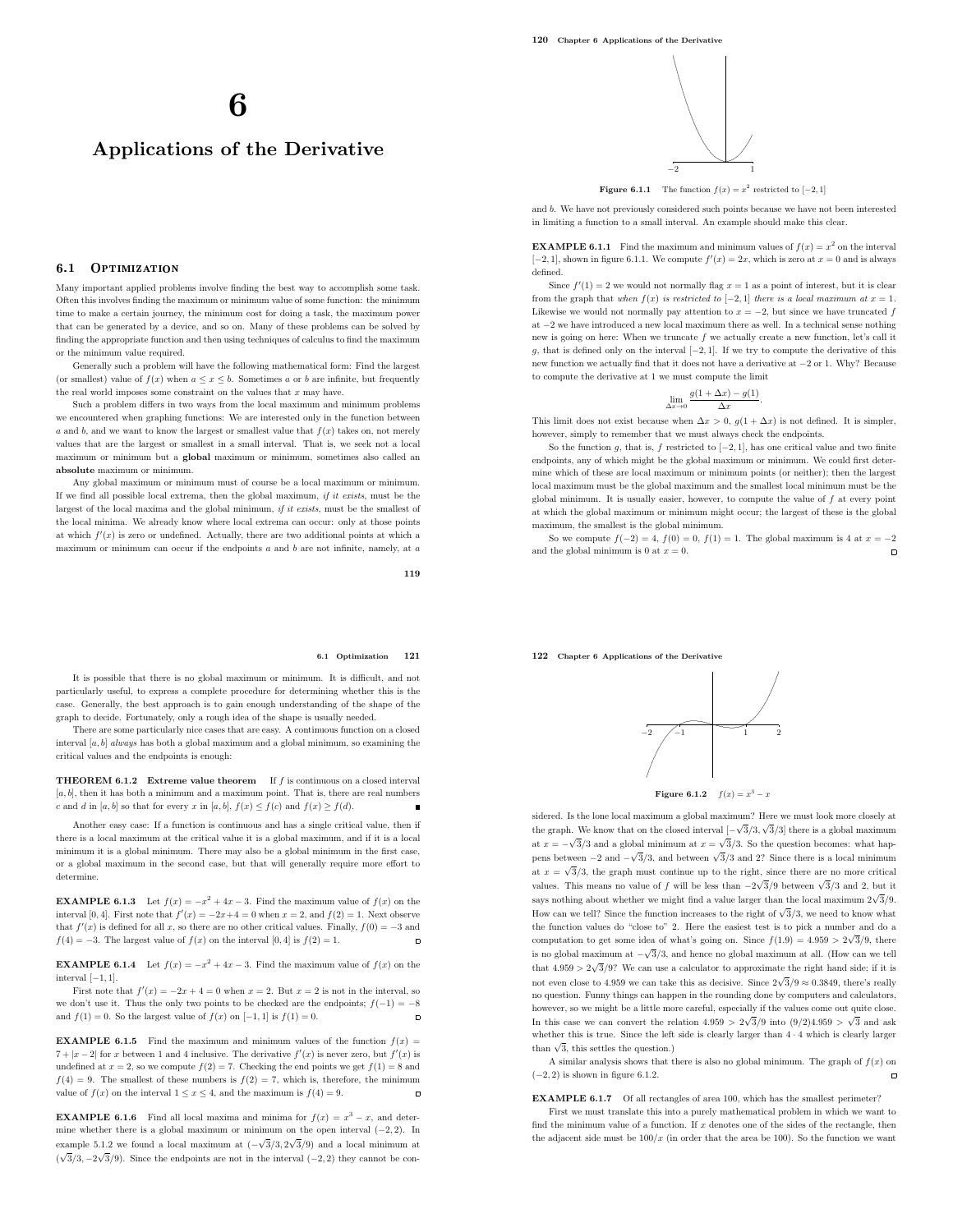$$
f(x) = 2x + 2\frac{100}{x}
$$

since the perimeter is twice the length plus twice the width of the rectangle. Not all values of x make sense in this problem: lengths of sides of rectangles must be positive, so  $x > 0$ . If  $x > 0$  then so is  $100/x$ , so we need no second condition on x.

We next find  $f'(x)$  and set it equal to zero:  $0 = f'(x) = 2 - 200/x^2$ . Solving  $f'(x) = 0$ for x gives us  $x = \pm 10$ . We are interested only in  $x > 0$ , so only the value  $x = 10$  is of interest. Since  $f'(x)$  is defined everywhere on the interval  $(0, \infty)$ , there are no more critical values, and there are no endpoints. Is there a local maximum, minimum, or neither at  $x = 10$ ? The second derivative is  $f''(x) = 400/x^3$ , and  $f''(10) > 0$ , so there is a local minimum. Since there is only one critical value, this is also the global minimum, so the rectangle with smallest perimeter is the  $10 \times 10$  square.  $\Box$ 

**EXAMPLE 6.1.8** You want to sell a certain number  $n$  of items in order to maximize your profit. Market research tells you that if you set the price at \$1.50, you will be able to sell 5000 items, and for every 10 cents you lower the price below \$1.50 you will be able to sell another 1000 items. Suppose that your fixed costs ("start-up costs") total \$2000, and the per item cost of production ("marginal cost") is \$0.50. Find the price to set per item and the number of items sold in order to maximize profit, and also determine the maximum profit you can get.

The first step is to convert the problem into a function maximization problem. Since want to maximize profit by setting the price per item, we should look for a function  $P(x)$  representing the profit when the price per item is x. Profit is revenue minus costs, and revenue is number of items sold times the price per item, so we get  $P = nx - 2000 - 0.50n$ . The number of items sold is itself a function of x,  $n = 5000 + 1000(1.5 - x)/0.10$ , because  $(1.5 - x)/0.10$  is the number of multiples of 10 cents that the price is below \$1.50. Now we substitute for  $n$  in the profit function:

 $P(x) = (5000 + 1000(1.5 - x)/0.10)x - 2000 - 0.5(5000 + 1000(1.5 - x)/0.10)$  $= -10000x^2 + 25000x - 12000$ 

We want to know the maximum value of this function when  $x$  is between 0 and 1.5. The derivative is  $P'(x) = -20000x + 25000$ , which is zero when  $x = 1.25$ . Since  $P''(x) =$  $-20000 < 0$ , there must be a local maximum at  $x = 1.25$ , and since this is the only critical value it must be a global maximum as well. (Alternately, we could compute  $P(0)$  =  $-12000, P(1.25) = 3625,$  and  $P(1.5) = 3000$  and note that  $P(1.25)$  is the maximum of these.) Thus the maximum profit is \$3625, attained when we set the price at \$1.25 and sell 7500 items.  $\Gamma$ 

6.1 Optimization 125



Figure 6.1.4 Cone in a sphere.

figure 6.1.4. We have situated the picture in a convenient way relative to the x and y axes, namely, with the center of the sphere at the origin and the vertex of the cone at the far left on the x-axis.

Notice that the function we want to maximize,  $\pi r^2 h/3$ , depends on *two* variables. This is frequently the case, but often the two variables are related in some way so that "really" there is only one variable. So our next step is to find the relationship and use it to solve for one of the variables in terms of the other, so as to have a function of only one variable to maximize. In this problem, the condition is apparent in the figure: the upper corner of the triangle, whose coordinates are  $(h - R, r)$ , must be on the circle of radius R. That is,

$$
(h - R)^2 + r^2 = R^2.
$$

We can solve for h in terms of r or for r in terms of h. Either involves taking a square root, but we notice that the volume function contains  $r^2$ , not r by itself, so it is easiest to solve for  $r^2$  directly:  $r^2 = R^2 - (h - R)^2$ . Then we substitute the result into  $\pi r^2 h/3$ :

$$
V(h) = \pi (R^2 - (h - R)^2)h/3
$$

$$
= -\frac{\pi}{3}h^3 + \frac{2}{3}\pi h^2 R
$$

We want to maximize  $V(h)$  when h is between 0 and 2R. Now we solve  $0 = f'(h)$  $-\pi h^2 + (4/3)\pi hR$ , getting  $h = 0$  or  $h = 4R/3$ . We compute  $V(0) = V(2R) = 0$  and  $V(4R/3) = (32/81)\pi R^3$ . The maximum is the latter; since the volume of the sphere is  $(4/3)\pi R^3$ , the fraction of the sphere occupied by the cone is

$$
\frac{(32/81)\pi R^3}{(4/3)\pi R^3} = \frac{8}{27} \approx 30\%.
$$



Figure 6.1.3 Rectangle in a parabola.

EXAMPLE 6.1.9 Find the largest rectangle (that is, the rectangle with largest area) that fits inside the graph of the parabola  $y = x^2$  below the line  $y = a$  (a is an unspecified constant value), with the top side of the rectangle on the horizontal line  $y = a$ ; see figure 6.1.3.)

We want to find the maximum value of some function  $A(x)$  representing area. Perhaps the hardest part of this problem is deciding what  $x$  should represent. The lower right corner of the rectangle is at  $(x, x^2)$ , and once this is chosen the rectangle is completely determined. So we can let the x in  $A(x)$  be the x of the parabola  $f(x) = x^2$ . Then the area is  $A(x) = (2x)(a - x^2) = -2x^3 + 2ax$ . We want the maximum value of  $A(x)$  when x is in [0,  $\sqrt{a}$ ]. (You might object to allowing  $x = 0$  or  $x = \sqrt{a}$ , since then the "rectangle" has either no width or no height, so is not "really" a rectangle. But the problem is somewhat easier if we simply allow such rectangles, which have zero area.)

Setting  $0 = A'(x) = -6x^2 + 2a$  we get  $x = \sqrt{a/3}$  as the only critical value. Testing this and the two endpoints, we have  $A(0) = A(\sqrt{a}) = 0$  and  $A(\sqrt{a/3}) = (4/9)\sqrt{3}a^{3/2}$ . The maximum area thus occurs when the rectangle has dimensions  $2\sqrt{a/3} \times (2/3)a$ .

EXAMPLE 6.1.10 If you fit the largest possible cone inside a sphere, what fraction of the volume of the sphere is occupied by the cone? (Here by "cone" we mean a right circular cone, i.e., a cone for which the base is perpendicular to the axis of symmetry, and for which the cross-section cut perpendicular to the axis of symmetry at any point is a circle.)

Let  $R$  be the radius of the sphere, and let  $r$  and  $h$  be the base radius and height of the cone inside the sphere. What we want to maximize is the volume of the cone:  $\pi r^2 h/3$ . Here  $R$  is a fixed value, but  $r$  and  $h$  can vary. Namely, we could choose  $r$  to be as large as possible—equal to R—by taking the height equal to R; or we could make the cone's height  $h$  larger at the expense of making  $r$  a little less than  $R$ . See the cross-section depicted in

# 126 Chapter 6 Applications of the Derivative

EXAMPLE 6.1.11 You are making cylindrical containers to contain a given volume. Suppose that the top and bottom are made of a material that is  $N$  times as expensive (cost per unit area) as the material used for the lateral side of the cylinder. Find (in terms of  $N$ ) the ratio of height to base radius of the cylinder that minimizes the cost of making the containers.

Let us first choose letters to represent various things:  $h$  for the height,  $r$  for the base radius, V for the volume of the cylinder, and c for the cost per unit area of the lateral side of the cylinder;  $V$  and  $c$  are constants,  $h$  and  $r$  are variables. Now we can write the cost of materials:

 $c(2\pi rh) + Nc(2\pi r^2)$ .

Again we have two variables; the relationship is provided by the fixed volume of the cylinder:  $V = \pi r^2 h$ . We use this relationship to eliminate h (we could eliminate r, but it's a little easier if we eliminate h, which appears in only one place in the above formula for cost). The result is

$$
f(r)=2c\pi r\frac{V}{\pi r^2}+2Nc\pi r^2=\frac{2cV}{r}+2Nc\pi r^2.
$$

We want to know the minimum value of this function when r is in  $(0, \infty)$ . We now set 0 = f'(r) = −2cV/r<sup>2</sup> + 4N cπr, giving r =  $\sqrt[3]{V/(2Nπ)}$ . Since f''(r) = 4cV/r<sup>3</sup> + 4N cπ is positive when  $r$  is positive, there is a local minimum at the critical value, and hence a global minimum since there is only one critical value.

Finally, since  $h = V/(\pi r^2)$ ,

$$
\frac{h}{r} = \frac{V}{\pi r^3} = \frac{V}{\pi (V/(2N\pi))} = 2N,
$$

so the minimum cost occurs when the height  $h$  is  $2N$  times the radius. If, for example, there is no difference in the cost of materials, the height is twice the radius (or the height is equal to the diameter).



Figure 6.1.5 Minimizing travel time.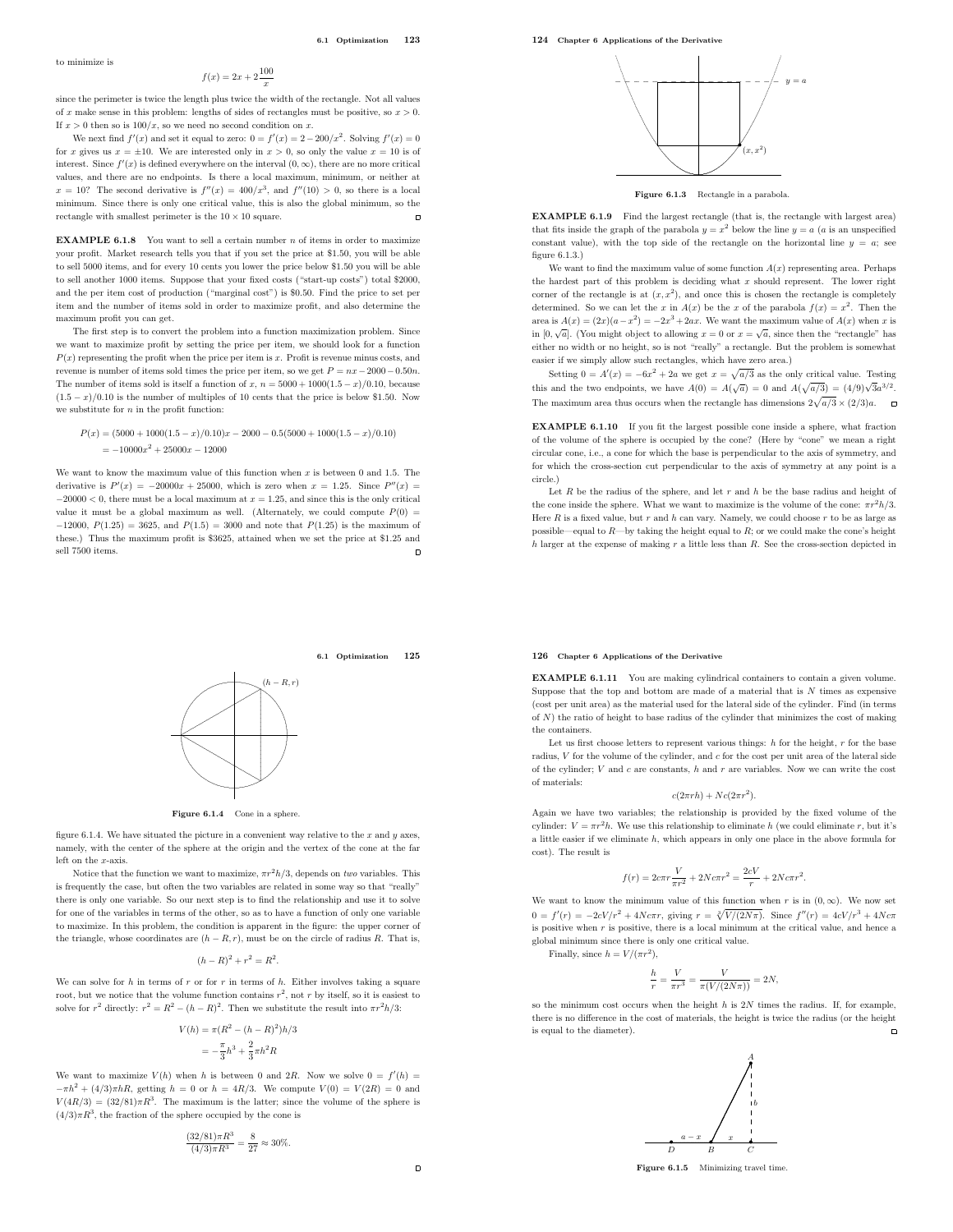EXAMPLE 6.1.12 Suppose you want to reach a point A that is located across the sand from a nearby road (see figure 6.1.5). Suppose that the road is straight, and  $b$  is the distance from A to the closest point C on the road. Let v be your speed on the road, and let w, which is less than  $v$ , be your speed on the sand. Right now you are at the point  $D$ , which is a distance  $a$  from  $C$ . At what point  $B$  should you turn off the road and head across the sand in order to minimize your travel time to  $A$ ?

Let  $x$  be the distance short of  $C$  where you turn off, i.e., the distance from  $B$  to  $C$ . We want to minimize the total travel time. Recall that when traveling at constant velocity, time is distance divided by velocity.

You travel the distance  $\overline{DB}$  at speed v, and then the distance  $\overline{BA}$  at speed w. Since  $\overline{DB} = a - x$  and, by the Pythagorean theorem,  $\overline{BA} = \sqrt{x^2 + b^2}$ , the total time for the trip is

$$
f(x) = \frac{a-x}{v} + \frac{\sqrt{x^2 + b^2}}{w}.
$$

We want to find the minimum value of  $f$  when  $x$  is between 0 and  $a$ . As usual we set  $f'(x) = 0$  and solve for x:

$$
0 = f'(x) = -\frac{1}{v} + \frac{x}{w\sqrt{x^2 + b^2}}
$$

$$
w\sqrt{x^2 + b^2} = vx
$$

$$
w^2(x^2 + b^2) = v^2x^2
$$

$$
w^2b^2 = (v^2 - w^2)x^2
$$

$$
x = \frac{wb}{\sqrt{v^2 - w^2}}
$$

Notice that  $a$  does not appear in the last expression, but  $a$  is not irrelevant, since we are interested only in critical values that are in  $[0, a]$ , and  $wb/\sqrt{v^2 - w^2}$  is either in this interval or not. If it is, we can use the second derivative to test it:

$$
f''(x) = \frac{b^2}{(x^2 + b^2)^{3/2}w}.
$$

Since this is always positive there is a local minimum at the critical point, and so it is a global minimum as well.

If the critical value is not in  $[0, a]$  it is larger than a. In this case the minimum must occur at one of the endpoints. We can compute

$$
f(0) = \frac{a}{v} + \frac{b}{w}
$$

$$
f(a) = \frac{\sqrt{a^2 + b^2}}{w}
$$

#### 6.1 Optimization 129

- 8. You have *l* feet of fence to make a rectangular play area alongside the wall of your house. The wall of the house bounds one side. What is the largest size possible (in square feet) for the play area? ⇒
- 9. Marketing tells you that if you set the price of an item at \$10 then you will be unable to sell it, but that you can sell 500 items for each dollar below \$10 that you set the price. Suppose your fixed costs total \$3000, and your marginal cost is \$2 per item. What is the most profit you can make? ⇒
- 10. Find the area of the largest rectangle that fits inside a semicircle of radius 10 (one side of the rectangle is along the diameter of the semicircle). ⇒
- 11. Find the area of the largest rectangle that fits inside a semicircle of radius  $r$  (one side of the rectangle is along the diameter of the semicircle). ⇒
- 12. For a cylinder with surface area 50, including the top and the bottom, find the ratio of height to base radius that maximizes the volume. ⇒
- 13. For a cylinder with given surface area  $S$ , including the top and the bottom, find the ratio of height to base radius that maximizes the volume.
- 14. You want to make cylindrical containers to hold 1 liter (1000 cubic centimeters) using the least amount of construction material. The side is made from a rectangular piece of material, and this can be done with no material wasted. However, the top and bottom are cut from squares of side  $2r$ , so that  $2(2r)^2 = 8r^2$  of material is needed (rather than  $2\pi r^2$ , which is the total area of the top and bottom). Find the dimensions of the container using the least amount of material, and also find the ratio of height to radius for this container.  $\Rightarrow$
- 15. You want to make cylindrical containers of a given volume  $V$  using the least amount of construction material. The side is made from a rectangular piece of material, and this can be done with no material wasted. However, the top and bottom are cut from squares of side 2r, so that  $2(2r)^2 = 8r^2$  of material is needed (rather than  $2\pi r^2$ , which is the total area of the top and bottom). Find the optimal ratio of height to radius. ⇒
- 16. Given a right circular cone, you put an upside-down cone inside it so that its vertex is at the center of the base of the larger cone and its base is parallel to the base of the larger cone. you choose the upside-down cone to have the largest possible volume, what fraction of the volume of the larger cone does it occupy? (Let  $H$  and  $R$  be the height and base radius of the larger cone, and let  $h$  and  $r$  be the height and base radius of the smaller cone. Hint: Use similar triangles to get an equation relating  $h$  and  $r$ .)  $\Rightarrow$
- 17. In example 6.1.12, what happens if  $w \ge v$  (i.e., your speed on sand is at least your speed on the road)?  $\Rightarrow$
- 18. A container holding a fixed volume is being made in the shape of a cylinder with a hemispherical top. (The hemispherical top has the same radius as the cylinder.) Find the ratio of height to radius of the cylinder which minimizes the cost of the container if (a) the cost per unit area of the top is twice as great as the cost per unit area of the side, and the container is made with no bottom; (b) the same as in (a), except that the container is made with a circular bottom, for which the cost per unit area is 1.5 times the cost per unit area of the side. ⇒
- 19. A piece of cardboard is 1 meter by 1/2 meter. A square is to be cut from each corner and the sides folded up to make an open-top box. What are the dimensions of the box with maximum possible volume?  $\Rightarrow$

#### 128 Chapter 6 Applications of the Derivative

but it is difficult to determine which of these is smaller by direct comparison. If, as is likely in practice, we know the values of  $v, w, a$ , and  $b$ , then it is easy to determine this. With a little cleverness, however, we can determine the minimum in general. We have seen that  $f''(x)$  is always positive, so the derivative  $f'(x)$  is always increasing. We know that at  $wb/\sqrt{v^2 - w^2}$  the derivative is zero, so for values of x less than that critical value, the derivative is negative. This means that  $f(0) > f(a)$ , so the minimum occurs when  $x = a$ .

So the upshot is this: If you start farther away from C than  $wb/\sqrt{v^2 - w^2}$  then you always want to cut across the sand when you are a distance  $wb/\sqrt{v^2 - w^2}$  from point C. If you start closer than this to C, you should cut directly across the sand.

#### Summary—Steps to solve an optimization problem.

- 1. Decide what the variables are and what the constants are, draw a diagram if appropriate, understand clearly what it is that is to be maximized or minimized.
- 2. Write a formula for the function for which you wish to find the maximum or minimum.
- 3. Express that formula in terms of only one variable, that is, in the form  $f(x)$ .
- 4. Set  $f'(x) = 0$  and solve. Check all critical values and endpoints to determine the extreme value.

### Exercises 6.1.

1. Let  $f(x) = \begin{cases} 1 + 4x - x^2 & \text{for } x \leq 3 \\ (x+5)/2 & \text{for } x > 3 \end{cases}$ 

Find the maximum value and minimum values of  $f(x)$  for x in [0, 4]. Graph  $f(x)$  to check your answers. ⇒

- 2. Find the dimensions of the rectangle of largest area having fixed perimeter 100.  $\Rightarrow$
- 3. Find the dimensions of the rectangle of largest area having fixed perimeter  $P \Rightarrow$
- 4. A box with square base and no top is to hold a volume 100. Find the dimensions of the box that requires the least material for the five sides. Also find the ratio of height to side of the base. ⇒
- 5. A box with square base is to hold a volume 200. The bottom and top are formed by folding in flaps from all four sides, so that the bottom and top consist of two layers of cardboard. Find the dimensions of the box that requires the least material. Also find the ratio of height to side of the base.  $\Rightarrow$
- 6. A box with square base and no top is to hold a volume V. Find (in terms of V) the dimensions of the box that requires the least material for the five sides. Also find the ratio of height to side of the base. (This ratio will not involve  $V$ .)  $\Rightarrow$
- 7. You have 100 feet of fence to make a rectangular play area alongside the wall of your house. The wall of the house bounds one side. What is the largest size possible (in square feet) for the play area? ⇒

### 130 Chapter 6 Applications of the Derivative

- 20. (a) A square piece of cardboard of side a is used to make an open-top box by cutting out small square from each corner and bending up the sides. How large a square should be cut from each corner in order that the box have maximum volume? (b) What if the piece of cardboard used to make the box is a rectangle of sides  $a$  and  $b?$   $\Rightarrow$
- 21. A window consists of a rectangular piece of clear glass with a semicircular piece of colored glass on top; the colored glass transmits only  $1/2$  as much light per unit area as the the clear glass. If the distance from top to bottom (across both the rectangle and the semicircle) is 2 meters and the window may be no more than 1.5 meters wide, find the dimensions of the  $\operatorname{rectangular}$  portion of the window that lets through the most light.
- 22. A window consists of a rectangular piece of clear glass with a semicircular piece of colored glass on top. Suppose that the colored glass transmits only  $k$  times as much light per unit area as the clear glass ( $k$  is between 0 and 1). If the distance from top to bottom (across both the rectangle and the semicircle) is a fixed distance  $H$ , find (in terms of k) the ratio of vertical side to horizontal side of the rectangle for which the window lets through the most light. ⇒
- **23.** You are designing a poster to contain a fixed amount  $A$  of printing (measured in square centimeters) and have margins of  $a$  centimeters at the top and bottom and  $b$  centimeters at the sides. Find the ratio of vertical dimension to horizontal dimension of the printed area on the poster if you want to minimize the amount of posterboard needed.  $\Rightarrow$
- 24. The strength of a rectangular beam is proportional to the product of its width  $w$  times the square of its depth d. Find the dimensions of the strongest beam that can be cut from a cylindrical log of radius  $r$ .  $\Rightarrow$



Figure 6.1.6 Cutting a beam.

- 25. What fraction of the volume of a sphere is taken up by the largest cylinder that can be fit inside the sphere? ⇒
- 26. The U.S. post office will accept a box for shipment only if the sum of the length and girth (distance around) is at most 108 in. Find the dimensions of the largest acceptable box with square front and back.  $\Rightarrow$
- 27. Find the dimensions of the lightest cylindrical can containing  $0.25$  liter (=250 cm<sup>3</sup>) if the top and bottom are made of a material that is twice as heavy (per unit area) as the material used for the side.  $\Rightarrow$
- 28. A conical paper cup is to hold 1/4 of a liter. Find the height and radius of the cone which minimizes the amount of paper needed to make the cup. Use the formula  $\pi r \sqrt{r^2 + h^2}$  for the area of the side of a cone.  $\Rightarrow$
- 29. A conical paper cup is to hold a fixed volume of water. Find the ratio of height to base radius of the cone which minimizes the amount of paper needed to make the cup. Use the formula  $\pi r \sqrt{r^2 + h^2}$  for the area of the side of a cone, called the **lateral area** of the cone.  $\Rightarrow$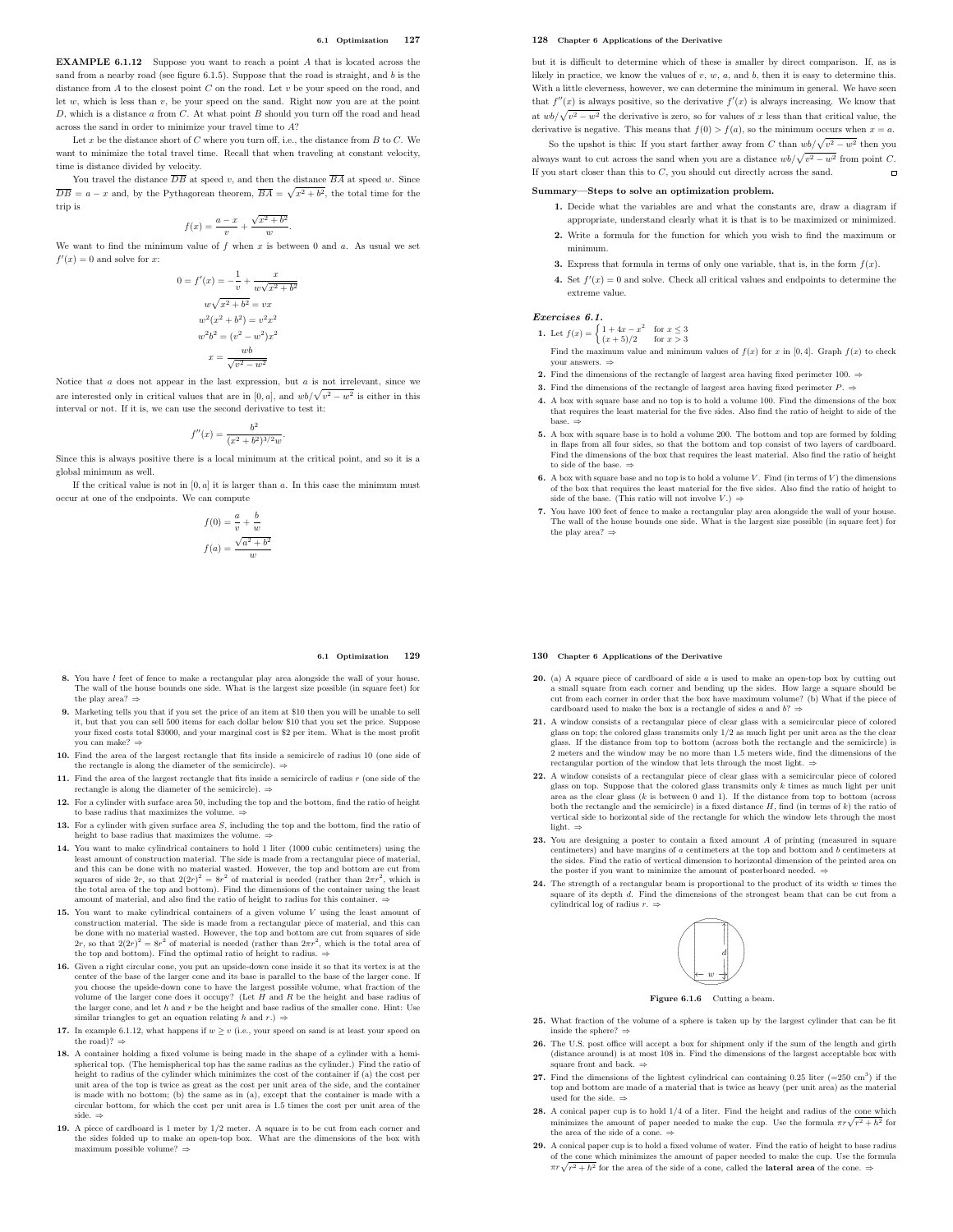#### 6.2 Related Rates 131

6.2 Related Rates 133

- 30. If you fit the cone with the largest possible surface area (lateral area plus area of base) into sphere, what percent of the volume of the sphere is occupied by the cone? =
- 31. Two electrical charges, one a positive charge A of magnitude a and the other a negative charge B of magnitude b, are located a distance c apart. A positively charged particle P is situated on the line between A and B. Find where P should be put so that the pull away from A towards B is minimal. Here assume that the force from each charge is proportional to the strength of the source and inversely proportional to the square of the distance from the source.  $\Rightarrow$
- 32. Find the fraction of the area of a triangle that is occupied by the largest rectangle that can be drawn in the triangle (with one of its sides along a side of the triangle). Show that this fraction does not depend on the dimensions of the given triangle. ⇒
- **33.** How are your answers to Problem 9 affected if the cost per item for the x items, instead of being simply \$2, decreases below \$2 in proportion to x (because of economy of scale and volume discounts) by 1 cent for each 25 items produced?  $\Rightarrow$
- 34. You are standing near the side of a large wading pool of uniform depth when you see a child in trouble. You can run at a speed  $v_1$  on land and at a slower speed  $v_2$  in the water. Your perpendicular distance from the side of the pool is  $a$ , the child's perpendicular distance is  $b$ , and the distance along the side of the pool between the closest point to you and the closest point to the child is  $c$  (see the figure below). Without stopping to do any calculus, you instinctively choose the quickest route (shown in the figure) and save the child. Our purpose is to derive a relation between the angle  $\theta_1$  your path makes with the perpendicular to the side of the pool when you're on land, and the angle  $\theta_2$  your path makes with the perpendicular when you're in the water. To do this, let x be the distance between the closest point to you at the side of the pool and the point where you enter the water. Write the total time you at the side of the pool and the point where you enter the water. Write the total time you run (on land and in the water) in terms of  $x$  (and also the constants  $a, b, c, v_1, v_2$ ). Then set the derivative equal to zero. The result, called "Snell's law" or the "law of refraction," also governs the bending of light when it goes into water. ⇒



Figure 6.1.7 Wading pool rescue

# 6.2 Related Rates

Suppose we have two variables  $x$  and  $y$  (in most problems the letters will be different, but for now let's use  $x$  and  $y$ ) which are both changing with time. A "related rates" problem is a problem in which we know one of the rates of change at a given instant—say,

#### 132 Chapter 6 Applications of the Derivative

 $\dot{x} = dx/dt$ —and we want to find the other rate  $\dot{y} = dy/dt$  at that instant. (The use of  $\dot{x}$  to mean  $dx/dt$  goes back to Newton and is still used for this purpose, especially by physicists.)

If y is written in terms of x, i.e.,  $y = f(x)$ , then this is easy to do using the chain rule:

$$
\dot{y} = \frac{dy}{dt} = \frac{dy}{dx} \cdot \frac{dx}{dt} = \frac{dy}{dx}\dot{x}.
$$

That is, find the derivative of  $f(x)$ , plug in the value of x at the instant in question, and multiply by the given value of  $\dot{x} = dx/dt$  to get  $\dot{y} = dy/dt$ .

**EXAMPLE 6.2.1** Suppose an object is moving along a path described by  $y = x^2$ , that is, it is moving on a parabolic path. At a particular time, say  $t = 5$ , the x coordinate is  $6$  and we measure the speed at which the  $x$  coordinate of the object is changing and find that  $dx/dt = 3$ . At the same time, how fast is the y coordinate changing?

Using the chain rule,  $dy/dt = 2x \cdot dx/dt$ . At  $t = 5$  we know that  $x = 6$  and  $dx/dt = 3$ , so  $dy/dt = 2 \cdot 6 \cdot 3 = 36$ .  $\Box$ 

In many cases, particularly interesting ones,  $x$  and  $y$  will be related in some other way, for example  $x = f(y)$ , or  $F(x, y) = k$ , or perhaps  $F(x, y) = G(x, y)$ , where  $F(x, y)$  and  $G(x, y)$  are expressions involving both variables. In all cases, you can solve the related rates problem by taking the derivative of both sides, plugging in all the known values (namely, x, y, and  $\dot{x}$ ), and then solving for  $\dot{y}$ .

To summarize, here are the steps in doing a related rates problem:

- 1. Decide what the two variables are.
- 2. Find an equation relating them.
- **3.** Take  $d/dt$  of both sides.
- 4. Plug in all known values at the instant in question.
- 5. Solve for the unknown rate.

EXAMPLE 6.2.2 A plane is flying directly away from you at 500 mph at an altitude of 3 miles. How fast is the plane's distance from you increasing at the moment when the plane is flying over a point on the ground 4 miles from you?

To see what's going on, we first draw a schematic representation of the situation, as in figure 6.2.1.

Because the plane is in level flight directly away from you, the rate at which  $x$  changes is the speed of the plane,  $dx/dt = 500$ . The distance between you and the plane is y; it is  $dy/dt$  that we wish to know. By the Pythagorean Theorem we know that  $x^2 + 9 = y^2$ .

#### 134 Chapter 6 Applications of the Derivative



Figure 6.2.1 Receding airplane.

Taking the derivative:

## $2x\dot{x} = 2y\dot{y}$ .

We are interested in the time at which  $x = 4$ ; at this time we know that  $4^2 + 9 = y^2$ , so  $y = 5$ . Putting together all the information we get

 $2(4)(500) = 2(5)i$ 

Thus,  $\dot{y} = 400$  mph.

**EXAMPLE 6.2.3** You are inflating a spherical balloon at the rate of 7 cm<sup>3</sup>/sec. How fast is its radius increasing when the radius is 4 cm?

Here the variables are the radius  $r$  and the volume V. We know  $dV/dt$ , and we want  $dr/dt$ . The two variables are related by means of the equation  $V = 4\pi r^3/3$ . Taking the derivative of both sides gives  $dV/dt = 4\pi r^2 \dot{r}$ . We now substitute the values we know at the instant in question:  $7 = 4\pi 4^2 \dot{r}$ , so  $\dot{r} = 7/(64\pi)$  cm/sec.  $\overline{a}$ 

**EXAMPLE 6.2.4** Water is poured into a conical container at the rate of 10 cm<sup>3</sup>/sec. The cone points directly down, and it has a height of 30 cm and a base radius of 10 cm; see figure 6.2.2. How fast is the water level rising when the water is 4 cm deep (at its deepest point)?

The water forms a conical shape within the big cone; its height and base radius and volume are all increasing as water is poured into the container. This means that we actually have three things varying with time: the water level  $h$  (the height of the cone of water). the radius  $r$  of the circular top surface of water (the base radius of the cone of water), and the volume of water V. The volume of a cone is given by  $V = \pi r^2 h/3$ . We know  $dV/dt$ , and we want  $dh/dt$ . At first something seems to be wrong: we have a third variable  $r$ whose rate we don't know.

But the dimensions of the cone of water must have the same proportions as those of the container. That is, because of similar triangles,  $r/h = 10/30$  so  $r = h/3$ . Now we can eliminate r from the problem entirely:  $V = \pi (h/3)^2 h/3 = \pi h^3/27$ . We take the derivative of both sides and plug in  $h = 4$  and  $dV/dt = 10$ , obtaining  $10 = (3\pi \cdot 4^2/27)(dh/dt)$ . Thus,  $dh/dt = 90/(16\pi)$  cm/sec.  $\Gamma$ 





EXAMPLE 6.2.5 A swing consists of a board at the end of a 10 ft long rope. Think of the board as a point  $P$  at the end of the rope, and let  $Q$  be the point of attachment at the other end. Suppose that the swing is directly below  $Q$  at time  $t = 0$ , and is being pushed by someone who walks at 6 ft/sec from left to right. Find (a) how fast the swing is rising after 1 sec; (b) the angular speed of the rope in deg/sec after 1 sec.

We start out by asking: What is the geometric quantity whose rate of change we know, and what is the geometric quantity whose rate of change we're being asked about? Note that the person pushing the swing is moving horizontally at a rate we know. In other words, the horizontal coordinate of  $P$  is increasing at 6 ft/sec. In the xy-plane let us make the convenient choice of putting the origin at the location of P at time  $t = 0$ , i.e., a distance 10 directly below the point of attachment. Then the rate we know is  $dx/dt$ , and in part (a) the rate we want is  $dy/dt$  (the rate at which  $P$  is rising). In part (b) the rate we want is  $\dot{\theta} = d\theta/dt$ , where  $\theta$  stands for the angle in radians through which the swing has swung from the vertical. (Actually, since we want our answer in deg/sec, at the end we must convert  $d\theta/dt$  from rad/sec by multiplying by  $180/\pi$ .)

(a) From the diagram we see that we have a right triangle whose legs are  $x$  and  $10 - y$ , and whose hypotenuse is 10. Hence  $x^2 + (10 - y)^2 = 100$ . Taking the derivative of both sides we obtain:  $2x\dot{x} + 2(10 - y)(0 - \dot{y}) = 0$ . We now look at what we know after 1 second, namely  $x = 6$  (because x started at 0 and has been increasing at the rate of 6 ft/sec for 1 sec),  $y = 2$  (because we get  $10 - y = 8$  from the Pythagorean theorem applied to the triangle with hypotenuse 10 and leg 6), and  $\dot{x} = 6$ . Putting in these values gives us  $2 \cdot 6 \cdot 6 - 2 \cdot 8 \dot{y} = 0$ , from which we can easily solve for  $\dot{y}$ :  $\dot{y} = 4.5$  ft/sec.

(b) Here our two variables are x and  $\theta$ , so we want to use the same right triangle as in part (a), but this time relate  $\theta$  to x. Since the hypotenuse is constant (equal to 10), the best way to do this is to use the sine:  $\sin \theta = x/10$ . Taking derivatives we obtain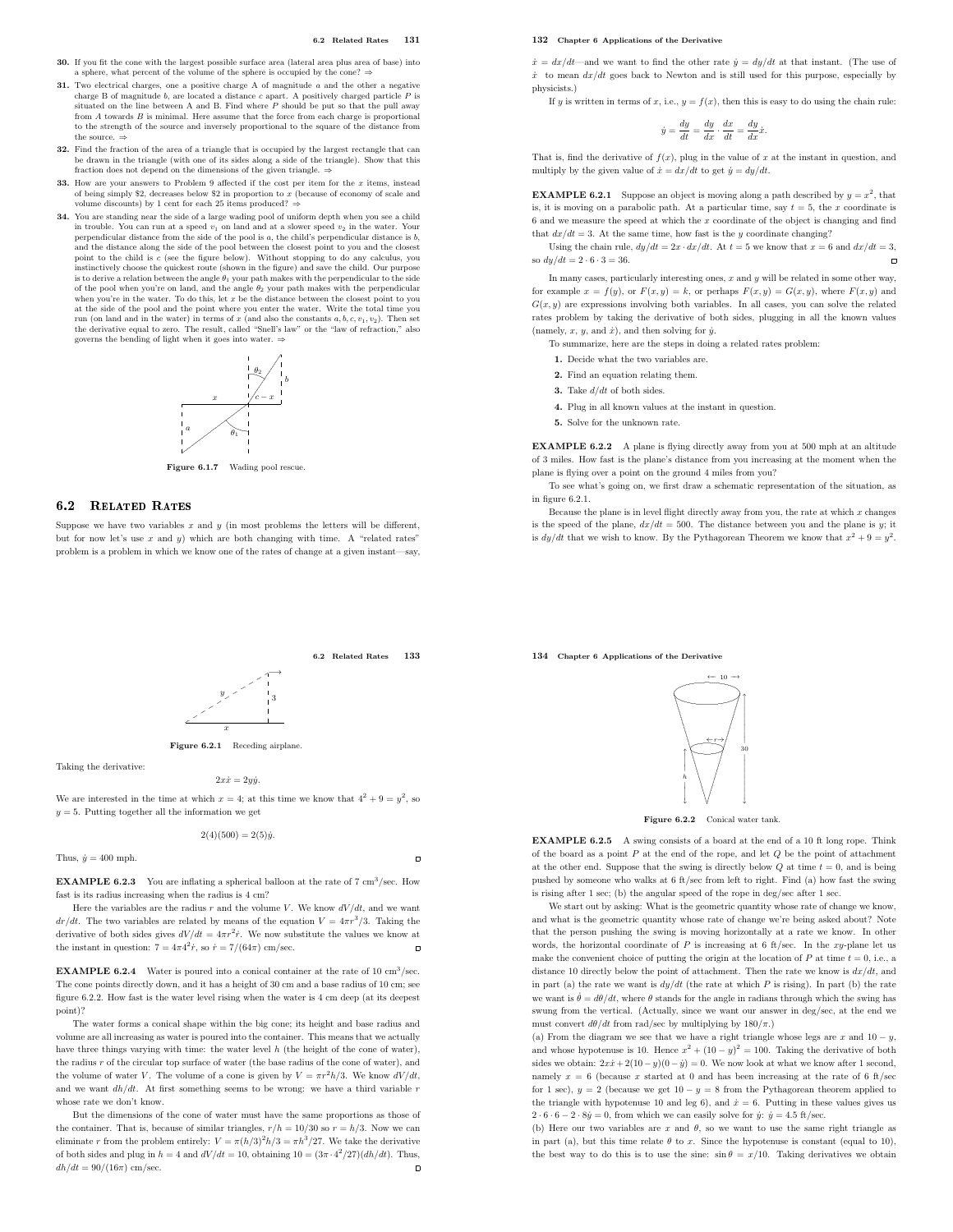

Figure 6.2.3 Swing.

 $(\cos \theta)\dot{\theta} = 0.1\dot{x}$ . At the instant in question  $(t = 1 \text{ sec})$ , when we have a right triangle with sides 6–8–10,  $\cos \theta = 8/10$  and  $\dot{x} = 6$ . Thus  $(8/10)\dot{\theta} = 6/10$ , i.e.,  $\dot{\theta} = 6/8 = 3/4$  rad/sec, or approximately 43 deg/sec.  $\overline{a}$ 

We have seen that sometimes there are apparently more than two variables that change with time, but in reality there are just two, as the others can be expressed in terms of just two. But sometimes there really are several variables that change with time; as long as you know the rates of change of all but one of them you can find the rate of change of the remaining one. As in the case when there are just two variables, take the derivative of both sides of the equation relating all of the variables, and then substitute all of the known values and solve for the unknown rate.

EXAMPLE 6.2.6 A road running north to south crosses a road going east to west at the point P. Car A is driving north along the first road, and car B is driving east along the second road. At a particular time car A is 10 kilometers to the north of P and traveling at 80 km/hr, while car B is 15 kilometers to the east of  $P$  and traveling at 100 km/hr. How fast is the distance between the two cars changing?



Figure 6.2.4 Cars moving apart.

#### 6.2 Related Rates 137

1

- 7. Sand is poured onto a surface at 15 cm<sup>3</sup>/sec, forming a conical pile whose base diameter is always equal to its altitude. How fast is the altitude of the pile increasing when the pile is 3 cm high? ⇒
- 8. A boat is pulled in to a dock by a rope with one end attached to the front of the boat and the other end passing through a ring attached to the dock at a point 5 ft higher than the front of the boat. The rope is being pulled through the ring at the rate of 0.6 ft/sec. How fast is the boat approaching the dock when 13 ft of rope are out?  $\Rightarrow$
- 9. A balloon is at a height of 50 meters, and is rising at the constant rate of 5 m/sec. A bicyclist passes beneath it, traveling in a straight line at the constant speed of 10 m/sec. How fast is the distance between the bicyclist and the balloon increasing 2 seconds later? ⇒
- 10. A pyramid-shaped vat has square cross-section and stands on its tip. The dimensions at the top are 2 m  $\times$  2 m, and the depth is 5 m. If water is flowing into the vat at 3 m<sup>3</sup>/min, how fast is the water level rising when the depth of water (at the deepest point) is 4 m? Note: the volume of any "conical" shape (including pyramids) is  $(1/3)($ height)(area of base).  $\Rightarrow$
- 11. The sun is rising at the rate of 1/4 deg/min, and appears to be climbing into the sky perpendicular to the horizon, as depicted in figure 6.2.5. How fast is the shadow of a 200 ter building shrinking at the moment when the shadow is 500 meters long? ⇒
- 12. The sun is setting at the rate of 1/4 deg/min, and appears to be dropping perpendicular to the horizon, as depicted in figure 6.2.5. How fast is the shadow of a 25 meter wall lengthening at the moment when the shadow is 50 meters long?  $\Rightarrow$



Figure 6.2.5 Sunrise or sunset.

13. The trough shown in figure 6.2.6 is constructed by fastening together three slabs of wood of dimensions 10 ft  $\times$  1 ft, and then attaching the construction to a wooden wall at each end.<br>The angle  $\theta$  was originally 30°, but because of poor construction the sides are collapsing.<br>The trough is full of water. At w of the trough if the sides have each fallen to an angle of 45◦ , and are collapsing at the rate of 1° per second?  $\Rightarrow$ 



Figure 6.2.6 Trough.

#### 136 Chapter 6 Applications of the Derivative

Let  $a(t)$  be the distance of car A north of P at time t, and  $b(t)$  the distance of car B east of P at time t, and let  $c(t)$  be the distance from car A to car B at time t. By the Pythagorean Theorem,  $c(t)^2 = a(t)^2 + b(t)^2$ . Taking derivatives we get  $2c(t)c'(t) = 2a(t)a'(t) + 2b(t)b'(t)$ , so

$$
\dot{c} = \frac{a\dot{a} + b\dot{b}}{c} = \frac{a\dot{a} + b\dot{b}}{\sqrt{a^2 + b^2}}.
$$

Substituting known values we get:

$$
\dot{c} = \frac{10 \cdot 80 + 15 \cdot 100}{\sqrt{10^2 + 15^2}} = \frac{460}{\sqrt{13}} \approx 127.6 \text{km/hr}
$$

 $\Box$ 

at the time of interest.

Notice how this problem differs from example 6.2.2. In both cases we started with the Pythagorean Theorem and took derivatives on both sides. However, in example 6.2.2 one of the sides was a constant (the altitude of the plane), and so the derivative of the square of that side of the triangle was simply zero. In this example, on the other hand, all three sides of the right triangle are variables, even though we are interested in a specific value of each side of the triangle (namely, when the sides have lengths 10 and 15). Make sure that you understand at the start of the problem what are the variables and what are the constants.

#### Exercises 6.2.

- 1. A cylindrical tank standing upright (with one circular base on the ground) has radius 20 cm. How fast does the water level in the tank drop when the water is being drained at 25  $\text{cm}^3/\text{sec}^2 \Rightarrow$
- 2. A cylindrical tank standing upright (with one circular base on the ground) has radius 1 meter. How fast does the water level in the tank drop when the water is being drained at 3 liters per second? ⇒
- 3. A ladder 13 meters long rests on horizontal ground and leans against a vertical wall. The foot of the ladder is pulled away from the wall at the rate of 0.6 m/sec. How fast is the top sliding down the wall when the foot of the ladder is 5 m from the wall?  $\Rightarrow$
- 4. A ladder 13 meters long rests on horizontal ground and leans against a vertical wall. The top of the ladder is being pulled up the wall at 0.1 meters per second. How fast is the foot of the ladder approaching the wall when the foot of the ladder is 5 m from the wall?  $\Rightarrow$
- 5. A rotating beacon is located 2 miles out in the water. Let A be the point on the shore that is closest to the beacon. As the beacon rotates at 10 rev/min, the beam of light sweeps down the shore once each time it revolves. Assume that the shore is straight. How fast is the point where the beam hits the shore moving at an instant when the beam is lighting up a point 2 miles along the shore from the point  $A? \Rightarrow$
- 6. A baseball diamond is a square 90 ft on a side. A player runs from first base to second base at 15 ft/sec. At what rate is the player's distance from third base decreasing when she is half way from first to second base?  $\Rightarrow$

#### 138 Chapter 6 Applications of the Derivative

- 14. A woman 5 ft tall walks at the rate of 3.5 ft/sec away from a streetlight that is 12 ft above the ground. At what rate is the tip of her shadow moving? At what rate is her shadow lengthening? ⇒
- 15. A man 1.8 meters tall walks at the rate of 1 meter per second toward a streetlight that is 4 meters above the ground. At what rate is the tip of his shadow moving? At what rate is his shadow shortening? ⇒
- 16. A police helicopter is flying at 150 mph at a constant altitude of 0.5 mile above a straight road. The pilot uses radar to determine that an oncoming car is at a distance of exactly 1 mile from the helicopter, and that this distance is decreasing at 190 mph. Find the speed of the car. ⇒
- 17. A police helicopter is flying at 200 kilometers per hour at a constant altitude of 1 km above a straight road. The pilot uses radar to determine that an oncoming car is at a distance of exactly 2 kilometers from the helicopter, and that this distance is decreasing at 250 kph. Find the speed of the car.  $\Rightarrow$
- 18. A light shines from the top of a pole 20 m high. A ball is falling 10 meters from the pole, casting a shadow on a building 30 meters away, as shown in figure 6.2.7. When the ball is 25 meters from the ground it is falling at 6 meters per second. How fast is its shadow moving? ⇒



Figure 6.2.7 Falling ball.

- 19. Do example 6.2.6 assuming that the angle between the two roads is 120° instead of 90° (that is, the "north–south" road actually goes in a somewhat northwesterly direction from *P*).<br>Recall the law of cosines:  $c^2 = a^2 + b^2 - 2ab \cos \theta$ . ⇒
- 20. Do example 6.2.6 assuming that car A is 300 meters north of P, car B is 400 meters east of P, both cars are going at constant speed toward P, and the two cars will collide in 10
- seconds. ⇒<br>21. Do example 6.2.6 assuming that 8 seconds ago car A started from rest at P and has been<br>picking up speed at the steady rate of 5 m/sec<sup>2</sup>, and 6 seconds after car A started car B assed P moving east at constant speed 60 m/sec.  $\Rightarrow$
- 22. Referring again to example 6.2.6, suppose that instead of car B an airplane is flying at speed 200 km/hr to the east of P at an altitude of 2 km, as depicted in figure 6.2.8. How fast is the distance between car and airplane changing?  $\Rightarrow$
- 23. Referring again to example 6.2.6, suppose that instead of car B an airplane is flying at speed 200 km/hr to the east of P at an altitude of 2 km, and that it is gaining altitude at 10 km/hr.<br>How fast is the distance between car and airplane changing?  $\Rightarrow$
- **24.** A light shines from the top of a pole 20 m high. An object is dropped from the same height from a point 10 m away, so that its height at time *t* seconds is  $h(t) = 20 9.8t^2/2$ . How fast is the object's shadow movin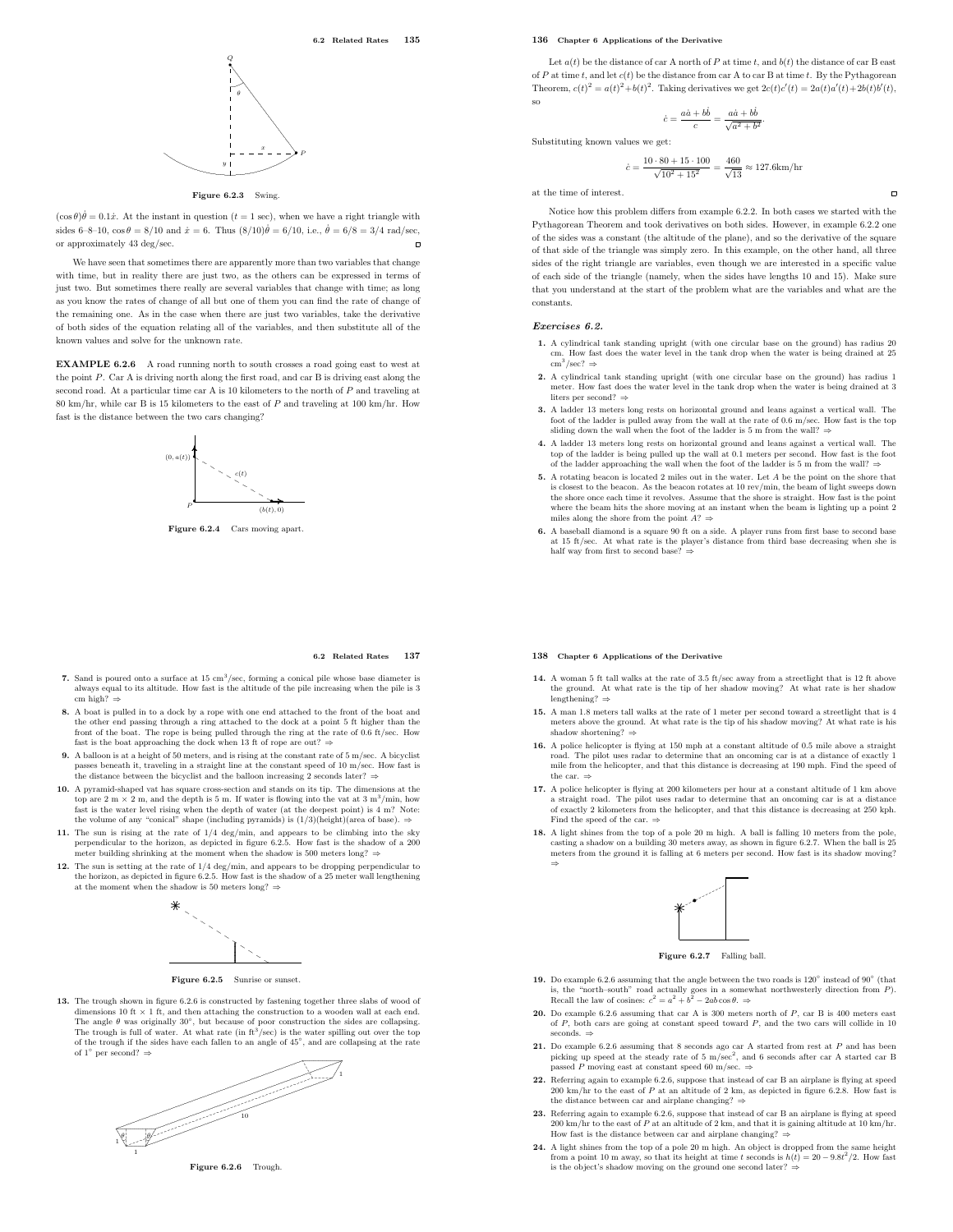

Figure  $6.2.8$  Car and airplane.

- 25. The two blades of a pair of scissors are fastened at the point A as shown in figure 6.2.9. Let distance from A to the tip of the blade (the point B). Let  $\beta$  denote the angle at the tip of the blade that is formed by the line  $AB$  and the bottom edge of the blade, line  $\overline{BC}$ , and let  $\theta$  denote the angle between  $\overline{AB}$  and the horizontal. Suppose that a piece of paper is cut in such a way that the center of the scissors at A is fixed, and the paper is also fixed. As the blades are closed (i.e., the angle  $\theta$  in the diagram is decreased), the distance x between A and C increases, cutting the paper.
	- a. Express x in terms of a,  $θ$ , and  $β$ .
	- **b.** Express  $dx/dt$  in terms of a,  $\theta$ ,  $\beta$ , and  $d\theta/dt$ .
	- c. Suppose that the distance a is 20 cm, and the angle  $\beta$  is 5°. Further suppose that  $\theta$ is decreasing at 50 deg/sec. At the instant when  $\theta = 30^{\circ}$ , find the rate (in cm/sec) at which the paper is being cut.  $\Rightarrow$



Figure 6.2.9 Scissors

### 6.3 Newton's Method

Suppose you have a function  $f(x)$ , and you want to find as accurately as possible where it crosses the x-axis; in other words, you want to solve  $f(x) = 0$ . Suppose you know of no way to find an exact solution by any algebraic procedure, but you are able to use an approximation, provided it can be made quite close to the true value. Newton's method is a way to find a solution to the equation to as many decimal places as you want. It is what

### 140 Chapter 6 Applications of the Derivative

is called an "iterative procedure," meaning that it can be repeated again and again to get an answer of greater and greater accuracy. Iterative procedures like Newton's method are well suited to programming for a computer. Newton's method uses the fact that the tangent line to a curve is a good approximation to the curve near the point of tangency.

**EXAMPLE 6.3.1** Approximate  $\sqrt{3}$ . Since  $\sqrt{3}$  is a solution to  $x^2 = 3$  or  $x^2 - 3 = 0$ , we use  $f(x) = x^2 - 3$ . We start by guessing something reasonably close to the true value; this is usually easy to do; let's use  $\sqrt{3} \approx 2$ . Now use the tangent line to the curve when  $x = 2$ as an approximation to the curve, as shown in figure 6.3.1. Since  $f'(x) = 2x$ , the slope of this tangent line is 4 and its equation is  $y = 4x-7$ . The tangent line is quite close to  $f(x)$ , so it crosses the x-axis near the point at which  $f(x)$  crosses, that is, near  $\sqrt{3}$ . It is easy to find where the tangent line crosses the x-axis: solve  $0 = 4x - 7$  to get  $x = 7/4 = 1.75$ . This is certainly a better approximation than 2, but let us say not close enough. We can improve it by doing the same thing again: find the tangent line at  $x = 1.75$ , find where this new tangent line crosses the x-axis, and use that value as a better approximation. We can continue this indefinitely, though it gets a bit tedious. Lets see if we can shortcut the process. Suppose the best approximation to the intercept we have so far is  $x_i$ . To find a better approximation we will always do the same thing: find the slope of the tangent line at  $x_i$ , find the equation of the tangent line, find the x-intercept. The slope is  $2x_i$ . The tangent line is  $y = (2x_i)(x - x_i) + (x_i^2 - 3)$ , using the point-slope formula for a line. Finally, the intercept is found by solving  $0 = (2x_i)(x - x_i) + (x_i^2 - 3)$ . With a little algebra this turns into  $x = (x_i^2 + 3)/(2x_i)$ ; this is the next approximation, which we naturally call  $x_{i+1}$ . Instead of doing the whole tangent line computation every time we can simply use this formula to get as many approximations as we want. Starting with  $x_0 = 2$ , we get  $x_1 = (x_0^2 + 3)/(2x_0) = (2^2 + 3)/4 = 7/4$  (the same approximation we got above, of course),  $x_2 = (x_1^2 + 3)/(2x_1) = ((7/4)^2 + 3)/(7/2) = 97/56 \approx 1.73214, x_3 \approx 1.73205,$  and so on. This is still a bit tedious by hand, but with a calculator or, even better, a good computer program, it is quite easy to get many, many approximations. We might guess already that 1.73205 is accurate to two decimal places, and in fact it turns out that it is accurate to 5 places.  $\overline{a}$ 

Let's think about this process in more general terms. We want to approximate a solution to  $f(x) = 0$ . We start with a rough guess, which we call  $x_0$ . We use the tangent line to  $f(x)$  to get a new approximation that we hope will be closer to the true value. What is the equation of the tangent line when  $x = x_0$ ? The slope is  $f'(x_0)$  and the line goes through  $(x_0, f(x_0))$ , so the equation of the line is

$$
y = f'(x_0)(x - x_0) + f(x_0).
$$

### 142 Chapter 6 Applications of the Derivative

we note that we want to know where  $2x = \tan x$  or  $f(x) = \tan x - 2x = 0$ . We compute  $f'(x) = \sec^2 x - 2$  and set up the formula:

$$
x_{i+1} = x_i - \frac{\tan x_i - 2x_i}{\sec^2 x_i - 2}.
$$

From the graph in figure 6.3.2 we guess  $x_0 = 1$  as a starting point, then using the formula we compute  $x_1 = 1.310478030$ ,  $x_2 = 1.223929096$ ,  $x_3 = 1.176050900$ ,  $x_4 = 1.165926508$ .  $x_5 = 1.165561636$ . So we guess that the first three places are correct, but that is not the same as saying 1.165 is correct to three decimal places—1.166 might be the correct, rounded approximation. How can we tell? We can substitute 1.165, 1.1655 and 1.166 into tan  $x - 2x$ ; this gives  $-0.002483652$ ,  $-0.000271247$ , 0.001948654. Since the first two are negative and the third is positive, tan  $x - 2x$  crosses the x axis between 1.1655 and 1.166, so the correct value to three places is 1.166.  $\Box$ 



Figure 6.3.2 y = tan x and y = 2x on the left, y = tan x – 2x on the right.

# Exercises 6.3.

- You may want to use this Sage worksheet.
- 1. Approximate the fifth root of 7, using  $x_0 = 1.5$  as a first guess. Use Newton's method to find  $x_3$  as your approximation.  $\Rightarrow$
- 2. Use Newton's Method to approximate the cube root of 10 to two decimal places.  $⇒$
- 3. The function  $f(x) = x^3 3x^2 3x + 6$  has a root between 3 and 4, because  $f(3) = -3$  and  $f(4)=10.$  Approximate the root to two decimal places.  $\Rightarrow$
- 4. A rectangular piece of cardboard of dimensions  $8 \times 17$  is used to make an open-top box by cutting out a small square of side x from each corner and bending up the sides. (See all square of side  $x$  from each corner and bending up the sides. exercise 20 in 6.1.) If  $x = 2$ , then the volume of the box is  $2 \cdot 4 \cdot 13 = 104$ . Use Newton's method to find a value of x for which the box has volume 100, accurate to 3 significant figures. ⇒



Figure 6.3.1 Newton's method. (AP)

Now we find where this crosses the x-axis by substituting  $y = 0$  and solving for x:

$$
x = \frac{x_0 f'(x_0) - f(x_0)}{f'(x_0)} = x_0 - \frac{f(x_0)}{f'(x_0)}.
$$

We will typically want to compute more than one of these improved approximations, so we number them consecutively; from  $x_0$  we have computed  $x_1$ :

$$
x_1 = \frac{x_0 f'(x_0) - f(x_0)}{f'(x_0)} = x_0 - \frac{f(x_0)}{f'(x_0)},
$$

and in general from  $x_i$  we compute  $x_{i+1}$ :

$$
x_{i+1} = \frac{x_i f'(x_i) - f(x_i)}{f'(x_i)} = x_i - \frac{f(x_i)}{f'(x_i)}.
$$

**EXAMPLE 6.3.2** Returning to the previous example,  $f(x) = x^2 - 3$ ,  $f'(x) = 2x$ , and the formula becomes  $x_{i+1} = x_i - (x_i^2 - 3)/(2x_i) = (x_i^2 + 3)/(2x_i)$ , as before.  $\Box$ 

In practice, which is to say, if you need to approximate a value in the course of designing a bridge or a building or an airframe, you will need to have some confidence that the approximation you settle on is accurate enough. As a rule of thumb, once a certain number of decimal places stop changing from one approximation to the next it is likely that those decimal places are correct. Still, this may not be enough assurance, in which case we can test the result for accuracy.

**EXAMPLE 6.3.3** Find the x coordinate of the intersection of the curves  $y = 2x$  and  $y = \tan x$ , accurate to three decimal places. To put this in the context of Newton's method,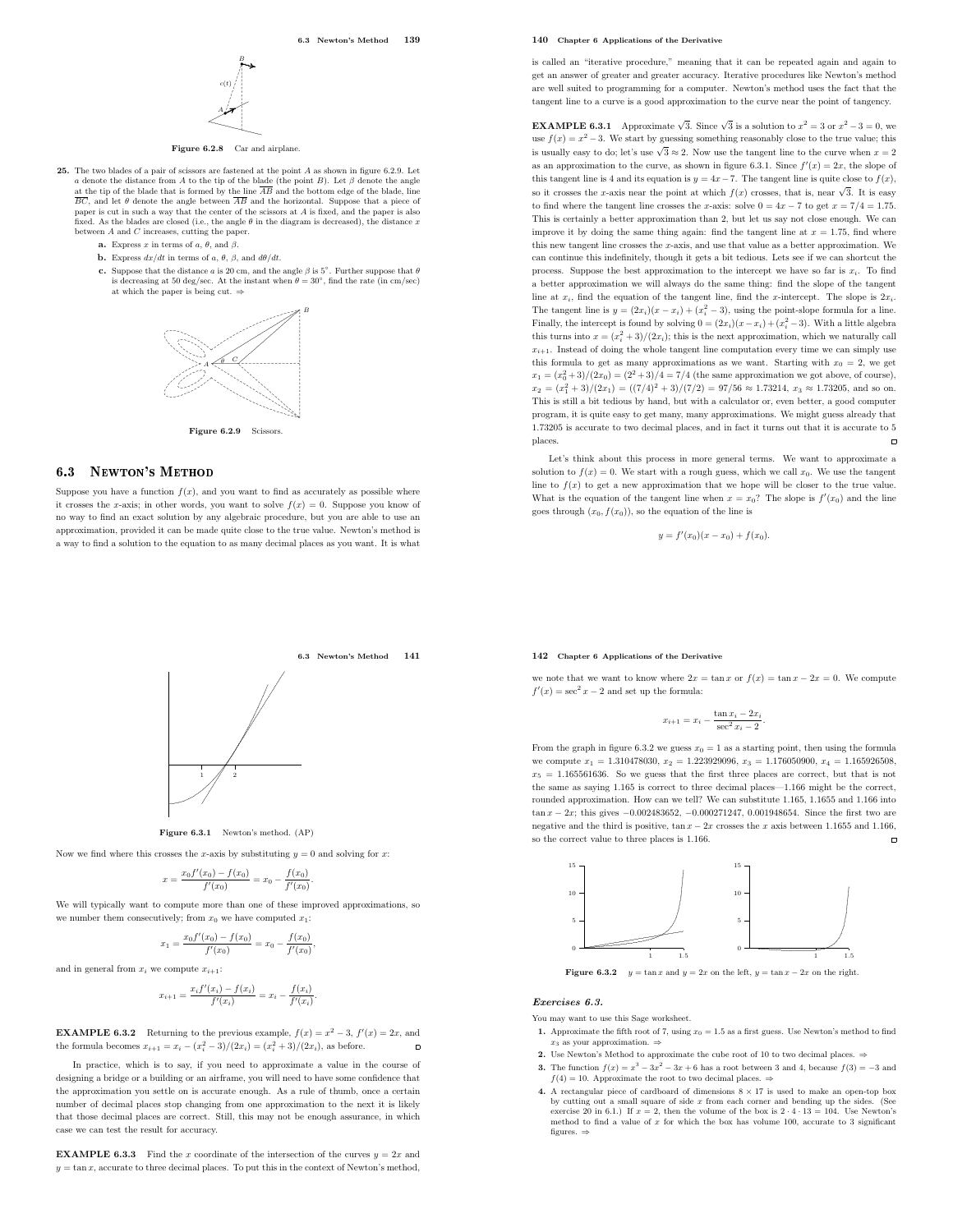# 6.4 Linear Approximations

Newton's method is one example of the usefulness of the tangent line as an approximation to a curve. Here we explore another such application.

Recall that the tangent line to  $f(x)$  at a point  $x = a$  is given by  $L(x) = f'(a)(x - a) +$  $f(a)$ . The tangent line in this context is also called the **linear approximation** to f at a.

If  $f$  is differentiable at  $a$  then  $L$  is a good approximation of  $f$  so long as  $x$  is "not too far" from  $a$ . Put another way, if  $f$  is differentiable at  $a$  then under a microscope  $f$  will look very much like a straight line. Figure 6.4.1 shows a tangent line to  $y = x^2$  at three different magnifications.

If we want to approximate  $f(b)$ , because computing it exactly is difficult, we can approximate the value using a linear approximation, provided that we can compute the tangent line at some a close to b.



**Figure 6.4.1** The linear approximation to  $y = x^2$ .

**EXAMPLE 6.4.1** Let  $f(x) = \sqrt{x+4}$ . Then  $f'(x) = 1/(2\sqrt{x+4})$ . The linear approximation to f at  $x = 5$  is  $L(x) = 1/(2\sqrt{5+4})(x-5) + \sqrt{5+4} = (x-5)/6 + 3$ . As an immediate application we can approximate square roots of numbers near 9 by hand. To estimate  $\sqrt{10}$ , we substitute 6 into the linear approximation instead of into  $f(x)$ , so  $\sqrt{6+4} \approx (6-5)/6 + 3 = 19/6 \approx 3.1\overline{6}$ . This rounds to 3.17 while the square root of 10 is actually 3.16 to two decimal places, so this estimate is only accurate to one decimal place. This is not too surprising, as 10 is really not very close to 9; on the other hand, for many calculations, 3.2 would be accurate enough.

With modern calculators and computing software it may not appear necessary to use linear approximations. But in fact they are quite useful. In cases requiring an explicit numerical approximation, they allow us to get a quick rough estimate which can be used as a "reality check" on a more complex calculation. In some complex calculations involving

#### 6.5 The Mean Value Theorem 145

### Exercises 6.4.

- 1. Let  $f(x) = x^4$ . If  $a = 1$  and  $dx = \Delta x = 1/2$ , what are  $\Delta y$  and  $dy$ ?  $\Rightarrow$
- 2. Let  $f(x) = \sqrt{x}$ . If  $a = 1$  and  $dx = \Delta x = 1/10$ , what are  $\Delta y$  and  $dy$ ?  $\Rightarrow$
- **3.** Let  $f(x) = \sin(2x)$ . If  $a = \pi$  and  $dx = \Delta x = \pi/100$ , what are  $\Delta y$  and  $dy$ ? ⇒
- 4. Use differentials to estimate the amount of paint needed to apply a coat of paint 0.02 cm thick to a sphere with diameter 40 meters. (Recall that the volume of a sphere of radius r is  $V=(4/3)\pi r^3.$  Notice that you are given that  $dr=0.0002.)$   $\Rightarrow$
- 5. Show in detail that the linear approximation of  $\sin x$  at  $x = 0$  is  $L(x) = x$  and the linear approximation of cos x at  $x = 0$  is  $L(x) = 1$ .

### 6.5 The Mean Value Theorem

Here are two interesting questions involving derivatives:

- 1. Suppose two different functions have the same derivative; what can you say about the relationship between the two functions?
- 2. Suppose you drive a car from toll booth on a toll road to another toll booth at an average speed of 70 miles per hour. What can be concluded about your actual speed during the trip? In particular, did you exceed the 65 mile per hour speed limit?

While these sound very different, it turns out that the two problems are very closely related. We know that "speed" is really the derivative by a different name; let's start by translating the second question into something that may be easier to visualize. Suppose that the function  $f(t)$  gives the position of your car on the toll road at time t. Your change in position between one toll booth and the next is given by  $f(t_1) - f(t_0)$ , assuming that at time  $t_0$  you were at the first booth and at time  $t_1$  you arrived at the second booth. Your average speed for the trip is  $(f(t_1) - f(t_0))/(t_1 - t_0)$ . If we think about the graph of  $f(t)$ , the average speed is the slope of the line that connects the two points  $(t_0, f(t_0))$ and  $(t_1, f(t_1))$ . Your speed at any particular time t between  $t_0$  and  $t_1$  is  $f'(t)$ , the slope of the curve. Now question (2) becomes a question about slope. In particular, if the slope between endpoints is 70, what can be said of the slopes at points between the endpoints?

As a general rule, when faced with a new problem it is often a good idea to examine one or more simplified versions of the problem, in the hope that this will lead to an understanding of the original problem. In this case, the problem in its "slope" form is somewhat easier to simplify than the original, but equivalent, problem.

Here is a special instance of the problem. Suppose that  $f(t_0) = f(t_1)$ . Then the two endpoints have the same height and the slope of the line connecting the endpoints is zero. What can we say about the slope between the endpoints? It shouldn't take much experimentation before you are convinced of the truth of this statement: Somewhere

#### 144 Chapter 6 Applications of the Derivative

functions, the linear approximation makes an otherwise intractable calculation possible, without serious loss of accuracy.

**EXAMPLE 6.4.2** Consider the trigonometric function  $\sin x$ . Its linear approximation at  $x = 0$  is simply  $L(x) = x$ . When x is small this is quite a good approximation and is used frequently by engineers and scientists to simplify some calculations.  $\blacksquare$ 

**DEFINITION 6.4.3** Let  $y = f(x)$  be a differentiable function. We define a new independent variable dx, and a new dependent variable  $dy = f'(x) dx$ . Notice that dy is a function both of x (since  $f'(x)$  is a function of x) and of dx. We say that dx and dy are differentials.

Remark. Up until now, dx and dy made sense only together, as  $du/dx$ , another way to write  $f'$ . Now we have given them have individual meanings, but notice that since  $dy = f'(x) dx$ ,  $dy/dx = f'(x)$ , so the new meanings are consistent with the former usage.

Let  $\Delta x = x - a$  and  $\Delta y = f(x) - f(a)$ . If x is near a then  $\Delta x$  is small. If we set  $dx = \Delta x$  then

$$
dy = f'(a) dx \approx \frac{\Delta y}{\Delta x} \Delta x = \Delta y.
$$

Thus, dy can be used to approximate  $\Delta y$ , the actual change in the function f between a and  $x$ . This is exactly the approximation given by the tangent line:

 $dy = f'(a)(x - a) = f'(a)(x - a) + f(a) - f(a) = L(x) - f(a).$ 

While  $L(x)$  approximates  $f(x)$ , dy approximates how  $f(x)$  has changed from  $f(a)$ . Figure 6.4.2 illustrates the relationships.



Figure 6.4.2 Differentials.

### 146 Chapter 6 Applications of the Derivative

between  $t_0$  and  $t_1$  the slope is exactly zero, that is, somewhere between  $t_0$  and  $t_1$  the slope is equal to the slope of the line between the endpoints. This suggests that perhaps the same is true even if the endpoints are at different heights, and again a bit of experimentation will probably convince you that this is so. But we can do better than "experimentation"—we can prove that this is so.

We start with the simplified version:

**THEOREM 6.5.1 Rolle's Theorem** Suppose that  $f(x)$  has a derivative on the interval  $(a, b)$ , is continuous on the interval  $[a, b]$ , and  $f(a) = f(b)$ . Then at some value  $c \in (a, b), f'(c) = 0.$ 

**Proof.** We know that  $f(x)$  has a maximum and minimum value on  $[a, b]$  (because it is continuous), and we also know that the maximum and minimum must occur at an endpoint, at a point at which the derivative is zero, or at a point where the derivative is undefined. Since the derivative is never undefined, that possibility is removed.

If the maximum or minimum occurs at a point  $c$ , other than an endpoint, where  $f'(c) = 0$ , then we have found the point we seek. Otherwise, the maximum and minimum both occur at an endpoint, and since the endpoints have the same height, the maximum and minimum are the same. This means that  $f(x) = f(a) = f(b)$  at every  $x \in [a, b]$ , so the function is a horizontal line, and it has derivative zero everywhere in  $(a, b)$ . Then we may choose any c at all to get  $f'(c) = 0$ .

Perhaps remarkably, this special case is all we need to prove the more general one as well.

**THEOREM 6.5.2** Mean Value Theorem Suppose that  $f(x)$  has a derivative on the interval  $(a, b)$  and is continuous on the interval  $[a, b]$ . Then at some value  $c \in (a, b)$ ,  $f'(c) = \frac{f(b) - f(a)}{b - a}.$ 

**Proof.** Let  $m = \frac{f(b) - f(a)}{b - a}$ , and consider a new function  $g(x) = f(x) - m(x - a) - f(a)$ . We know that  $g(x)$  has a derivative everywhere, since  $g'(x) = f'(x) - m$ . We can compute  $g(a) = f(a) - m(a - a) - f(a) = 0$  and

$$
g(b) = f(b) - m(b - a) - f(a) = f(b) - \frac{f(b) - f(a)}{b - a}(b - a) - f(a)
$$

$$
= f(b) - (f(b) - f(a)) - f(a) = 0.
$$